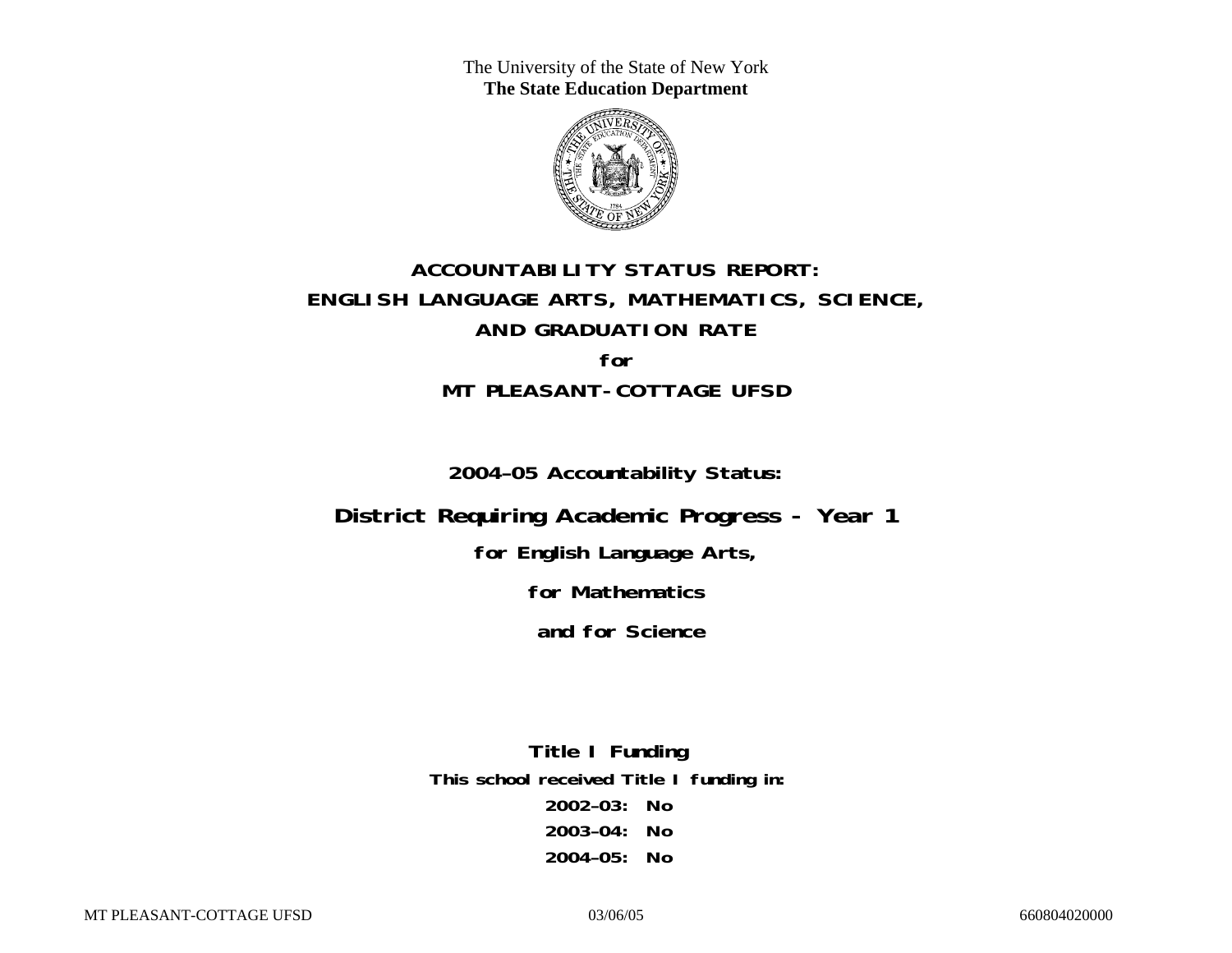### **District Accountability Status Categories**

The list below defines the district status categories of New York State's district accountability system, which is divided into a Federal Title I component and a State component. A district that does not receive Title I funding in a school year does not have a federal status in that year. Consequences for districts not in good standing can be found at: **http://www.emsc.nysed.gov/nyc/DINI/DINI2004-05.shtml**. To be removed from any improvement status, a district must make Adequate Yearly Progress (AYP) at an applicable grade level in the subject area for which it was identified for two consecutive years.

**District in Good Standing:** A district is considered to be in good standing if it has not been identified as a District in Need of Improvement, Requiring Corrective Action, Planning for Restructuring, or Requiring Academic Progress.

**District Requiring Academic Progress:** Under the State component of New York's accountability system, a district that misses making AYP at every applicable grade level in a subject area for two consecutive years is considered a District Requiring Academic Progress (Year 1) for the following year. In each succeeding year that the school fails to make AYP, the year designation is incremented by one.

**District in Need of Improvement (Year 1):** A district that misses making AYP at every applicable grade level in the same subject area for two consecutive years while receiving Title I funds is considered a District in Need of Improvement (Year 1) for the following year.

**District in Need of Improvement (Year 2):** A District in Need of Improvement (Year 1) that misses making AYP at every applicable grade level in the subject area for which it was identified while receiving Title I funds is considered a District in Need of Improvement (Year 2) for the following year.

**District Requiring Corrective Action:** A District in Need of Improvement (Year 2) that misses making AYP at every applicable grade level in the subject area for which it was

identified while receiving Title I funds is considered a District Requiring Corrective Action for the following year.

**District Planning for Restructuring:** A District Requiring Corrective Action that misses making AYP at every applicable grade level in the subject area for which it was identified while receiving Title I funds is considered a District Planning for Restructuring for the following year.

**District Restructuring:** A District Planning for Restructuring that misses making AYP at every applicable grade level in the subject area for which it was identified while receiving Title I funds is considered a District Restructuring for the following year.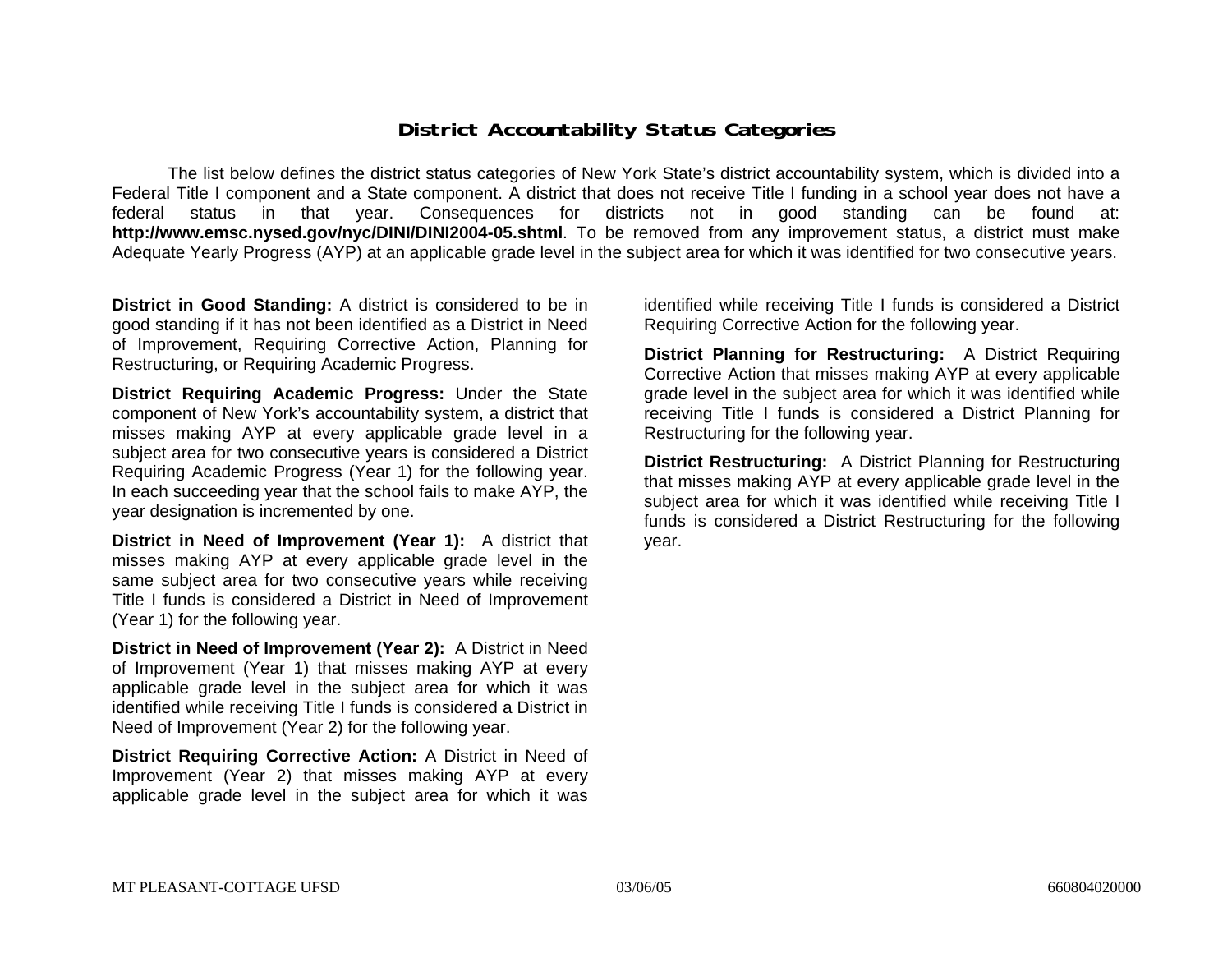## **Elementary-Level English Language Arts**

Definitions of terms, such as Performance Index and Effective Annual Measurable Objective (AMO), are in the glossary, which is the last page of this report.

#### **For a school or a district to make Adequate Yearly Progress (AYP) in 2003–04, every accountability group must make.**

**For an accountability group to make AYP in 2003–04, it must** 

- 1. meet the 95 percent participation requirement (*2003–04 Participation*), *and*
- 2. *either* meet its Effective AMO *or* make safe harbor (*2003–04 Performance* and *Standards*).

To meet the participation requirement, 95 percent of the grade 4 enrollment in each accountability group with 40 or more students must

be tested. To meet the Effective AMO, the Performance Index for each group with 30 or more continuously enrolled students must equal or exceed the Effective AMO. To make safe harbor, the Performance Index of each of these groups must equal or exceed its ELA safe harbor target *and* the group must meet the elementary-level science qualification for safe harbor. (See the elementary-level science page of this report for further information on meeting the science qualification for safe harbor.)

*ELA Safe Harbor Targets:* The elementary-level 2003–04 ELA Safe Harbor Target is calculated by using the following equation: 2002–03 PI + (200 – the 2002–03 PI) <sup>×</sup> 0.10. The 2004–05 ELA Safe Harbor Target is calculated by using the following equation: 2003–04 PI + (200 – the 2003–04 PI)  $\times$  0.10. The 2004–05 target is provided for groups whose PI was below the Effective AMO in 2003–04.

|                                   |                       | 2003-04 Participation*             | 2003-04 Performance**                                   |                      |                  | 2003-04 Standards                   |                                                           | <b>Made</b>                        | 2004-05                                    |
|-----------------------------------|-----------------------|------------------------------------|---------------------------------------------------------|----------------------|------------------|-------------------------------------|-----------------------------------------------------------|------------------------------------|--------------------------------------------|
| <b>Accountability Group</b>       | Grade 4<br>Enrollment | Percent of<br>Enrollment<br>Tested | Count of<br>Continuously<br>Enrolled<br><b>Students</b> | Performance<br>Index | Effective<br>AMO | <b>ELA Safe</b><br>Harbor<br>Target | Met the<br>Science<br>Qualification<br>for Safe<br>Harbor | AYP in<br><b>ELA</b> in<br>2003-04 | <b>ELA Safe</b><br>Harbor<br><b>Target</b> |
| All Students                      | 8                     |                                    | 11                                                      |                      |                  |                                     |                                                           |                                    |                                            |
| <b>Students with Disabilities</b> | 8                     |                                    | 11                                                      |                      |                  |                                     |                                                           |                                    |                                            |
| American Indian/Alaskan Native    |                       |                                    |                                                         |                      |                  |                                     |                                                           |                                    |                                            |
| <b>Black</b>                      | 5                     |                                    | 6                                                       |                      |                  |                                     |                                                           |                                    |                                            |
| Hispanic                          | 3                     |                                    | 5                                                       |                      |                  |                                     |                                                           |                                    |                                            |
| Asian or Pacific Islander         |                       |                                    |                                                         |                      |                  |                                     |                                                           |                                    |                                            |
| White                             |                       |                                    |                                                         |                      |                  |                                     |                                                           |                                    |                                            |
| Limited English Proficient        |                       |                                    |                                                         |                      |                  |                                     |                                                           |                                    |                                            |
| Economically Disadvantaged        | 8                     |                                    | 11                                                      |                      |                  |                                     |                                                           |                                    |                                            |
| Final AYP Determination           |                       |                                    |                                                         |                      |                  |                                     |                                                           | <b>Pending</b>                     |                                            |

\*Students who were excused from testing for medical reasons are not included in the enrollment count. If the participation rate of an accountability group fell below 95 percent in 2003–04, the enrollment shown is the sum of 2002–03 and 2003–04 enrollments and the percent tested is the weighted average of the participation rates over those two years. \*\*For schools with fewer than 30 continuously enrolled tested students in 2003–04, data for 2002–03 and 2003–04 were combined to determine counts and PIs.

\*\*\*Groups with a "\*\*\*" are not required to meet the science qualification for safe harbor to make safe harbor in English and mathematics because fewer than 30 students in the group were administered the science test.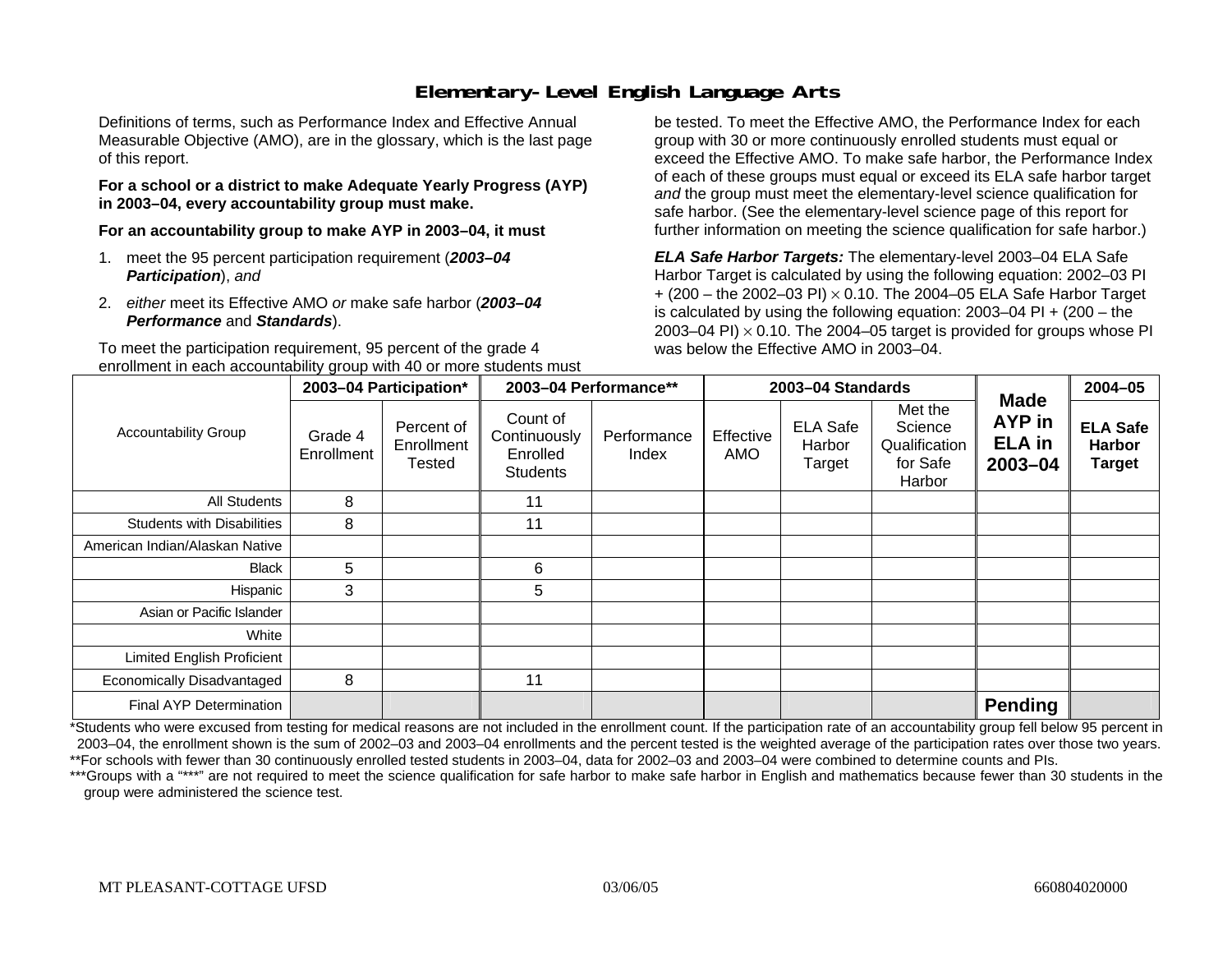### **Elementary-Level Mathematics**

Definitions of terms, such as Performance Index and Effective Annual Measurable Objective (AMO), are in the glossary, which is the last page of this report.

**For a school or a district to make Adequate Yearly Progress (AYP) in 2003–04, every accountability group must make AYP.** 

**For an accountability group to make AYP in 2003–04, it must** 

- 1. meet the 95 percent participation requirement (*2003–04 Participation*), *and*
- 2. *either* meet its Effective AMO *or* make safe harbor (*2003–04 Performance* and *Standards*).

To meet the participation requirement, 95 percent of the grade 4 enrollment in each accountability group with 40 or more students must be tested. To meet the Effective AMO, the Performance Index for each group with 30 or more continuously enrolled students must equal or exceed the Effective AMO. To make safe harbor, the Performance Index of each of these groups must equal or exceed its math safe harbor target *and* the group must meet the elementary-level science qualification for safe harbor. (See the elementary-level science page of this report for further information on meeting the science qualification for safe harbor.)

*Math Safe Harbor Targets:* The elementary-level 2003–04 Math Safe Harbor Target is calculated by using the following equation: 2002–03 PI + (200 – the 2002–03 PI) <sup>×</sup> 0.10. The 2004–05 Math Safe Harbor Target is calculated by using the following equation: 2003–04 PI + (200 – the 2003–04 PI)  $\times$  0.10. The 2004–05 target is provided for groups whose PI was below the Effective AMO in 2003–04.

|                                   |                       | 2003-04 Participation*                    |                                                         | 2003-04 Performance** |                  | 2003-04 Standards             |                                                           | <b>Made</b>                  | 2004-05                                            |
|-----------------------------------|-----------------------|-------------------------------------------|---------------------------------------------------------|-----------------------|------------------|-------------------------------|-----------------------------------------------------------|------------------------------|----------------------------------------------------|
| <b>Accountability Group</b>       | Grade 4<br>Enrollment | Percent of<br>Enrollment<br><b>Tested</b> | Count of<br>Continuously<br>Enrolled<br><b>Students</b> | Performance<br>Index  | Effective<br>AMO | Math Safe<br>Harbor<br>Target | Met the<br>Science<br>Qualification<br>for Safe<br>Harbor | AYP in<br>Math in<br>2003-04 | <b>Math Safe</b><br><b>Harbor</b><br><b>Target</b> |
| <b>All Students</b>               | 9                     |                                           | 10                                                      |                       |                  |                               |                                                           |                              |                                                    |
| <b>Students with Disabilities</b> | 9                     |                                           | 10                                                      |                       |                  |                               |                                                           |                              |                                                    |
| American Indian/Alaskan Native    |                       |                                           |                                                         |                       |                  |                               |                                                           |                              |                                                    |
| <b>Black</b>                      | 6                     |                                           | 6                                                       |                       |                  |                               |                                                           |                              |                                                    |
| Hispanic                          | 3                     |                                           | 4                                                       |                       |                  |                               |                                                           |                              |                                                    |
| Asian or Pacific Islander         |                       |                                           |                                                         |                       |                  |                               |                                                           |                              |                                                    |
| White                             |                       |                                           |                                                         |                       |                  |                               |                                                           |                              |                                                    |
| <b>Limited English Proficient</b> |                       |                                           |                                                         |                       |                  |                               |                                                           |                              |                                                    |
| Economically Disadvantaged        | 9                     |                                           | 10                                                      |                       |                  |                               |                                                           |                              |                                                    |
| Final AYP Determination           |                       |                                           |                                                         |                       |                  |                               |                                                           | <b>Pending</b>               |                                                    |

\*Students who were excused from testing for medical reasons are not included in the enrollment count. If the participation rate of an accountability group fell below 95 percent in 2003–04, the enrollment shown is the sum of 2002–03 and 2003–04 enrollments and the percent tested is the weighted average of the participation rates over those two years.

\*\*For schools with fewer than 30 continuously enrolled tested students in 2003–04, data for 2002–03 and 2003–04 were combined to determine counts and PIs.

\*\*\*Groups with a "\*\*\*" are not required to meet the science qualification for safe harbor to make safe harbor in English and mathematics because fewer than 30 students in the group were administered the science test.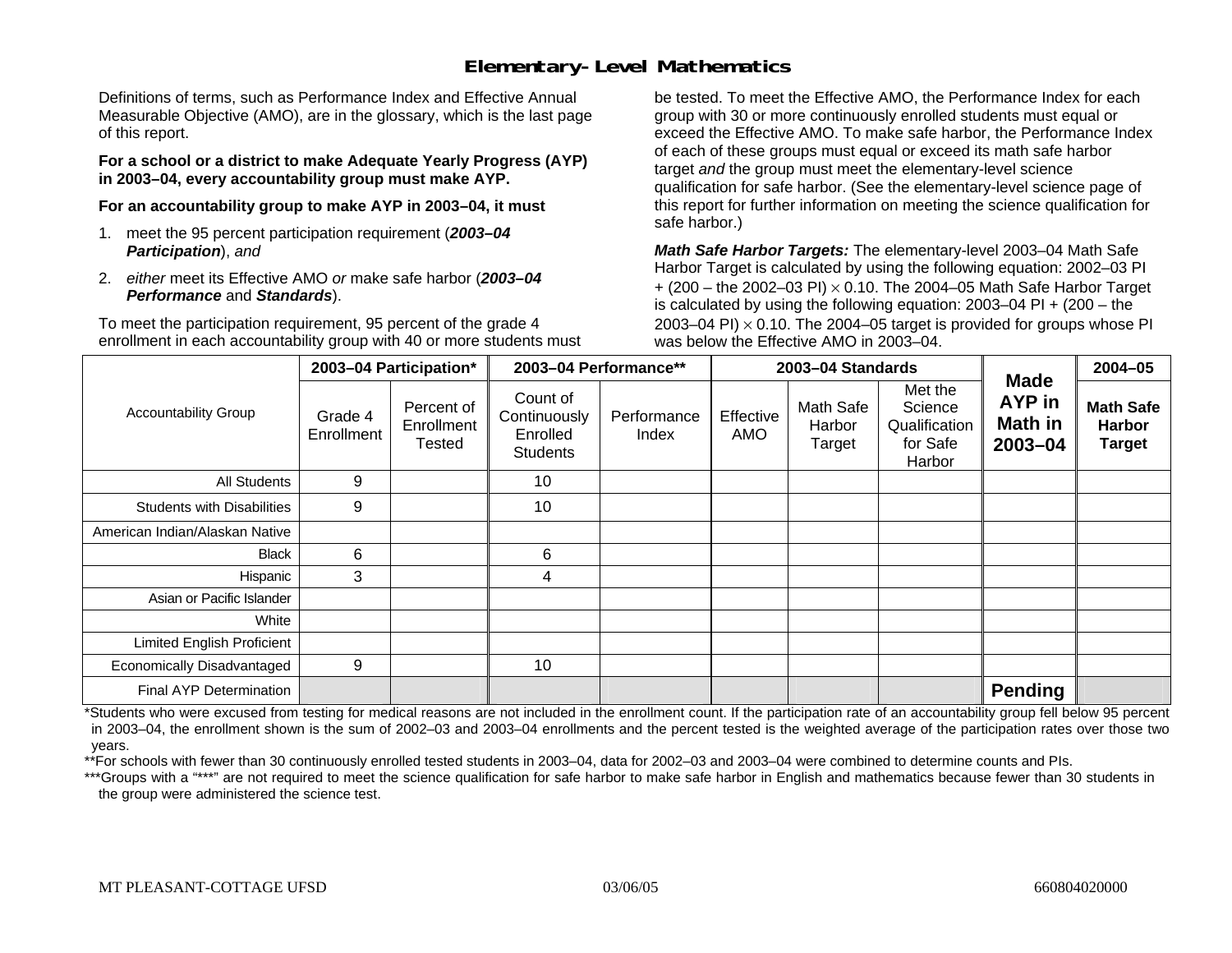### **Elementary-Level Science**

Definitions of terms, such as Progress Target and Adequate Yearly Progress (AYP), are in the glossary, which is the last page of this report.

*Made AYP in Science in 2003–04:* For a school or a district to make AYP in science, the Performance Index (PI) for the "All Students" group must equal or exceed the State Science Standard or the Science Progress Target.

*State Designated Level (SDL):* The score that students taking the elementary-level science test in 2002–03 must have equaled or exceeded on the written portion of the test to have met the State Science Standard.

*Qualification for Safe Harbor in Elementary-Level ELA and Math:* For an accountability group to be considered Qualified for Safe Harbor in Elementary-Level ELA and Math, the PI must equal or exceed the State Science Standard or the Science Progress Target in elementarylevel science for that group. Groups with fewer than 30 students tested in elementary-level science are not subject to this qualification criterion.

*Science Progress Targets:* The elementary-level 2003–04 Science Progress Target is calculated by multiplying the 2002–03 Percent At or Above SDL by two and then adding one point. The 2004–05 Science Progress Target is calculated by adding one point to the 2003–04 PI. The 2004–05 target is provided for groups whose PI was below the State Science Standard in 2003–04.

|                                   |                                                         | 2003-04 Performance* |                                     | 2003-04 Standards             |                                             | $2003 - 04$                                                             | $2004 - 05$                   |
|-----------------------------------|---------------------------------------------------------|----------------------|-------------------------------------|-------------------------------|---------------------------------------------|-------------------------------------------------------------------------|-------------------------------|
| <b>Accountability Group</b>       | Count of<br>Continuously<br>Enrolled<br><b>Students</b> | Performance<br>Index | <b>State</b><br>Science<br>Standard | Science<br>Progress<br>Target | <b>Made AYP</b><br>in Science<br>in 2003-04 | Qualified for<br>Safe Harbor in<br>Elementary-<br>Level ELA and<br>Math | Science<br>Progress<br>Target |
| All Students                      | 9                                                       |                      |                                     |                               |                                             |                                                                         |                               |
| <b>Students with Disabilities</b> | 9                                                       |                      |                                     |                               |                                             |                                                                         |                               |
| American Indian/Alaskan Native    |                                                         |                      |                                     |                               |                                             |                                                                         |                               |
| <b>Black</b>                      | 6                                                       |                      |                                     |                               |                                             |                                                                         |                               |
| Hispanic                          | 3                                                       |                      |                                     |                               |                                             |                                                                         |                               |
| Asian or Pacific Islander         |                                                         |                      |                                     |                               |                                             |                                                                         |                               |
| White                             |                                                         |                      |                                     |                               |                                             |                                                                         |                               |
| Limited English Proficient        |                                                         |                      |                                     |                               |                                             |                                                                         |                               |
| Economically Disadvantaged        | 9                                                       |                      |                                     |                               |                                             |                                                                         |                               |
| <b>Final AYP Determination</b>    |                                                         |                      |                                     |                               | <b>Pending</b>                              |                                                                         |                               |

\*For schools with fewer than 30 continuously enrolled students in 2003–04, data for 2002–03 and 2003–04 were combined to determine counts and Performance Indices.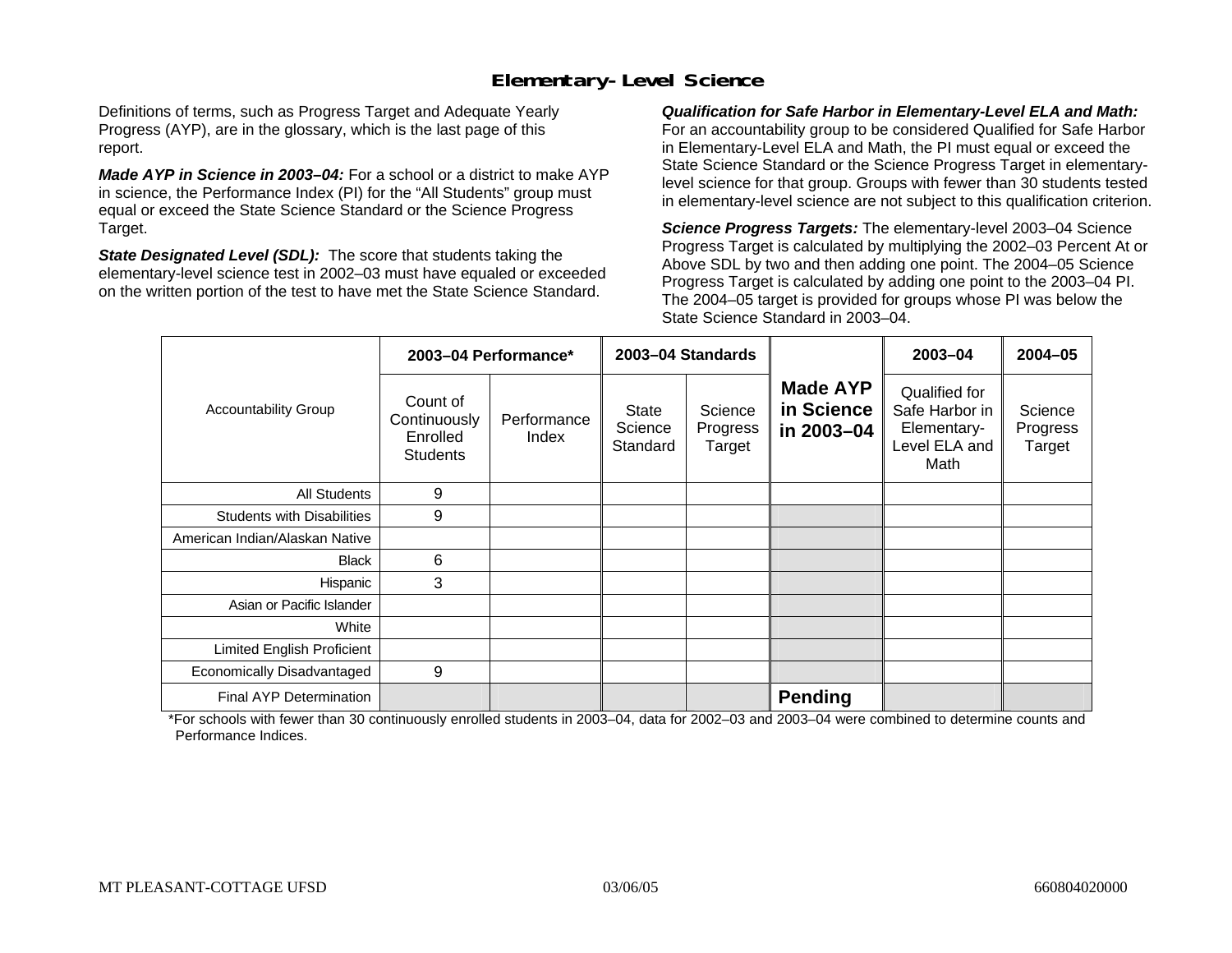## **Middle-Level English Language Arts**

Definitions of terms, such as Performance Index and Effective Annual Measurable Objective (AMO), are in the glossary, which is the last page of this report.

#### **For a school or a district to make Adequate Yearly Progress (AYP) in 2003–04, every accountability group must make AYP.**

**For an accountability group to make AYP in 2003–04, it must** 

- 1. meet the 95 percent participation requirement (*2003–04 Participation*), *and*
- 2. *either* meet its Effective AMO *or* make safe harbor (*2003–04 Performance* and *Standards*).

To meet the participation requirement, 95 percent of the grade 8 enrollment in each accountability group with 40 or more students must be tested. To meet the Effective AMO, the Performance Index for each group with 30 or more continuously enrolled students must equal or exceed the Effective AMO. To make safe harbor, the Performance Index of each of these groups must equal or exceed its ELA safe harbor target *and* the group must meet the middle-level science qualification for safe harbor. (See the middle-level science page of this report for further information on meeting the science qualification for safe harbor.)

*ELA Safe Harbor Targets:* The middle-level 2003–04 ELA Safe Harbor Target is calculated by using the following equation: 2002–03 PI + (200 – the 2002–03 PI)  $\times$  0.10. The 2004–05 ELA Safe Harbor Target is calculated by using the following equation:  $2003-04$  PI +  $(200 -$ the 2003–04 PI)  $\times$  0.10. The 2004–05 target is provided for groups whose PI was below the Effective AMO in 2003–04.

|                                   |                       | 2003-04 Participation*             | 2003-04 Performance**                                   |                      |                  | 2003-04 Standards                   |                                                           |                                                       | $2004 - 05$                                       |
|-----------------------------------|-----------------------|------------------------------------|---------------------------------------------------------|----------------------|------------------|-------------------------------------|-----------------------------------------------------------|-------------------------------------------------------|---------------------------------------------------|
| <b>Accountability Group</b>       | Grade 8<br>Enrollment | Percent of<br>Enrollment<br>Tested | Count of<br>Continuously<br>Enrolled<br><b>Students</b> | Performance<br>Index | Effective<br>AMO | <b>ELA Safe</b><br>Harbor<br>Target | Met the<br>Science<br>Qualification<br>for Safe<br>Harbor | <b>Made</b><br>AYP in<br><b>ELA in</b><br>$2003 - 04$ | <b>ELA Safe</b><br><b>Harbor</b><br><b>Target</b> |
| All Students                      | 115                   | 74%                                | 51                                                      | 14                   | 94               | 71                                  | NO.                                                       | <b>NO</b>                                             | 33                                                |
| <b>Students with Disabilities</b> | 114                   | 74%                                | 51                                                      | 14                   | 94               | 71                                  | NO.                                                       | <b>NO</b>                                             | 33                                                |
| American Indian/Alaskan Native    |                       |                                    |                                                         |                      |                  |                                     |                                                           |                                                       |                                                   |
| <b>Black</b>                      | 71                    | 76%                                | 31                                                      | 10                   | 90               | 61                                  | $***$                                                     | <b>NO</b>                                             | 29                                                |
| Hispanic                          | 27                    |                                    | 20                                                      |                      |                  |                                     |                                                           |                                                       |                                                   |
| Asian or Pacific Islander         |                       |                                    |                                                         |                      |                  |                                     |                                                           |                                                       |                                                   |
| White                             |                       |                                    |                                                         |                      |                  |                                     |                                                           |                                                       |                                                   |
| Limited English Proficient        |                       |                                    |                                                         |                      |                  |                                     |                                                           |                                                       |                                                   |
| Economically Disadvantaged        | 114                   | 74%                                | 51                                                      | 14                   | 94               | 71                                  | <b>NO</b>                                                 | <b>NO</b>                                             | 33                                                |
| <b>Final AYP Determination</b>    |                       |                                    |                                                         |                      |                  |                                     |                                                           | <b>NO</b>                                             |                                                   |

\*Students who were excused from testing for medical reasons are not included in the enrollment count. If the participation rate of an accountability group fell below 95 percent in 2003–04, the enrollment shown is the sum of 2002–03 and 2003–04 enrollments and the percent tested is the weighted average of the participation rates over those two years.

\*\*For schools with fewer than 30 continuously enrolled tested students in 2003–04, data for 2002–03 and 2003–04 were combined to determine counts and PIs.

\*\*\*Groups with a "\*\*\*" are not required to meet the science qualification for safe harbor to make safe harbor in English and mathematics because fewer than 30 students in the group were administered the science test.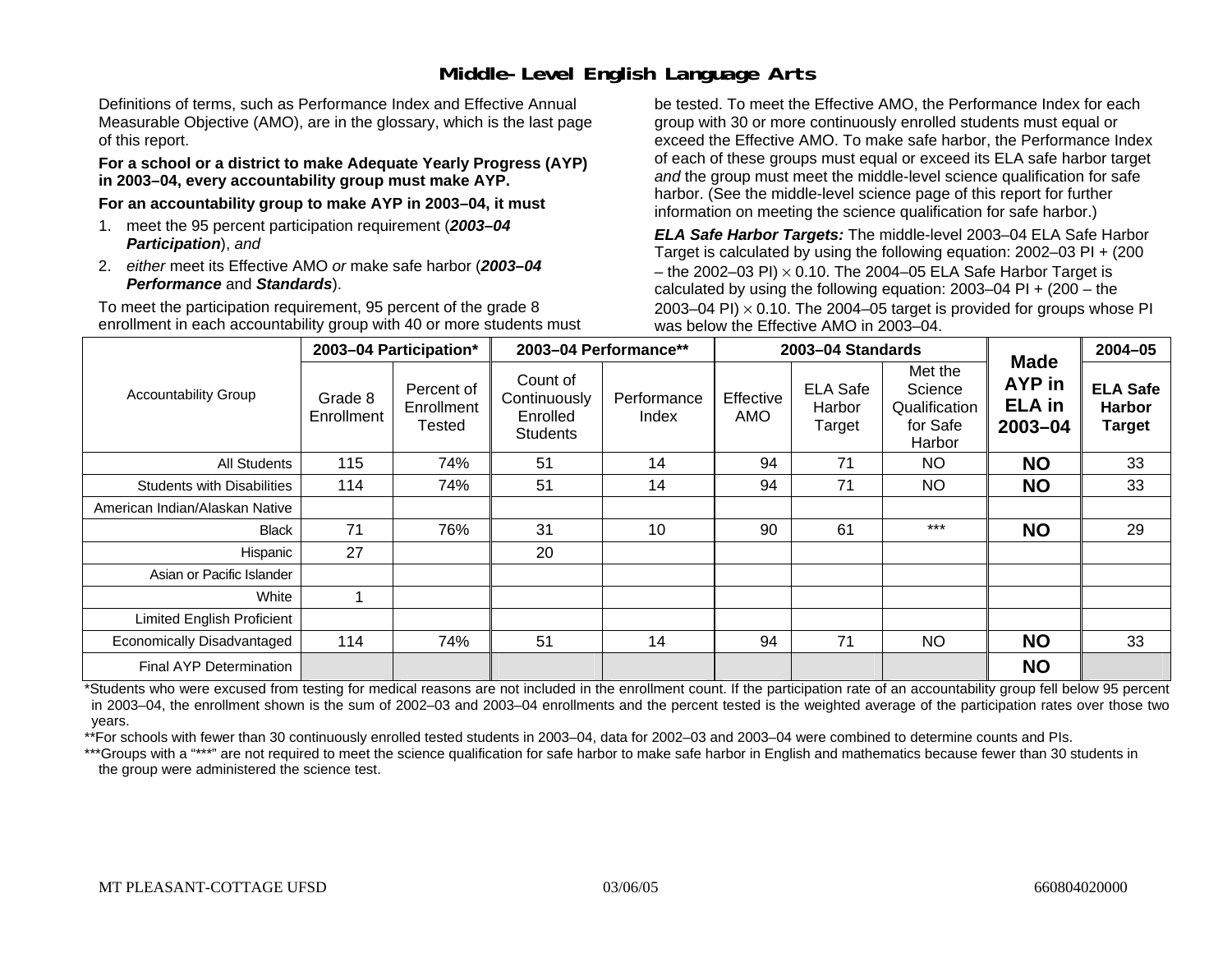### **Middle-Level Mathematics**

Definitions of terms, such as Performance Index and Effective Annual Measurable Objective (AMO), are in the glossary, which is the last page of this report.

#### **For a school or a district to make Adequate Yearly Progress (AYP) in 2003–04, every accountability group must make AYP.**

**For an accountability group to make AYP in 2003–04, it must** 

- 1. meet the 95 percent participation requirement (*2003–04 Participation*), *and*
- 2. *either* meet its Effective AMO *or* make safe harbor (*2003–04 Performance* and *Standards*).

To meet the participation requirement, 95 percent of the grade 8 enrollment in each accountability group with 40 or more students must be tested. To meet the Effective AMO, the Performance Index for each group with 30 or more continuously enrolled students must equal or exceed the Effective AMO. To make safe harbor, the Performance Index of each of these groups must equal or exceed its math safe harbor target *and* the group must meet the middle-level science qualification for safe harbor. (See the middle-level science page of this report for further information on meeting the science qualification for safe harbor.)

*Math Safe Harbor Targets:* The middle-level 2003–04 Math Safe Harbor Target is calculated by using the following equation: 2002–03 PI + (200 – the 2002–03 PI) <sup>×</sup> 0.10. The 2004–05 Math Safe Harbor Target is calculated by using the following equation: 2003–04 PI + (200 – the 2003–04 PI)  $\times$  0.10. The 2004–05 target is provided for groups whose PI was below the Effective AMO in 2003–04.

|                                   |                       | 2003-04 Participation*                    |                                                         | 2003-04 Performance** |                  | 2003-04 Standards             |                                                           |                                                    | $2004 - 05$                                        |
|-----------------------------------|-----------------------|-------------------------------------------|---------------------------------------------------------|-----------------------|------------------|-------------------------------|-----------------------------------------------------------|----------------------------------------------------|----------------------------------------------------|
| <b>Accountability Group</b>       | Grade 8<br>Enrollment | Percent of<br>Enrollment<br><b>Tested</b> | Count of<br>Continuously<br>Enrolled<br><b>Students</b> | Performance<br>Index  | Effective<br>AMO | Math Safe<br>Harbor<br>Target | Met the<br>Science<br>Qualification<br>for Safe<br>Harbor | <b>Made</b><br><b>AYP</b> in<br>Math in<br>2003-04 | <b>Math Safe</b><br><b>Harbor</b><br><b>Target</b> |
| All Students                      | 120                   | 80%                                       | 46                                                      | 28                    | 67               | 34                            | NO                                                        | <b>NO</b>                                          | 45                                                 |
| <b>Students with Disabilities</b> | 120                   | 80%                                       | 46                                                      | 28                    | 67               | 34                            | <b>NO</b>                                                 | <b>NO</b>                                          | 45                                                 |
| American Indian/Alaskan Native    |                       |                                           |                                                         |                       |                  |                               |                                                           |                                                    |                                                    |
| <b>Black</b>                      | 80                    | 81%                                       | 27                                                      |                       |                  |                               |                                                           | <b>NO</b>                                          |                                                    |
| Hispanic                          | 24                    |                                           | 19                                                      |                       |                  |                               |                                                           |                                                    |                                                    |
| Asian or Pacific Islander         |                       |                                           |                                                         |                       |                  |                               |                                                           |                                                    |                                                    |
| White                             |                       |                                           |                                                         |                       |                  |                               |                                                           |                                                    |                                                    |
| <b>Limited English Proficient</b> |                       |                                           |                                                         |                       |                  |                               |                                                           |                                                    |                                                    |
| Economically Disadvantaged        | 120                   | 80%                                       | 46                                                      | 28                    | 67               | 34                            | <b>NO</b>                                                 | <b>NO</b>                                          | 45                                                 |
| Final AYP Determination           |                       |                                           |                                                         |                       |                  |                               |                                                           | <b>NO</b>                                          |                                                    |

\*Students who were excused from testing for medical reasons are not included in the enrollment count. If the participation rate of an accountability group fell below 95 percent in 2003–04, the enrollment shown is the sum of 2002–03 and 2003–04 enrollments and the percent tested is the weighted average of the participation rates over those two years.

\*\*For schools with fewer than 30 continuously enrolled tested students in 2003–04, data for 2002–03 and 2003–04 were combined to determine counts and PIs.

\*\*\*Groups with a "\*\*\*" are not required to meet the science qualification for safe harbor to make safe harbor in English and mathematics because fewer than 30 students in the group were administered the science test.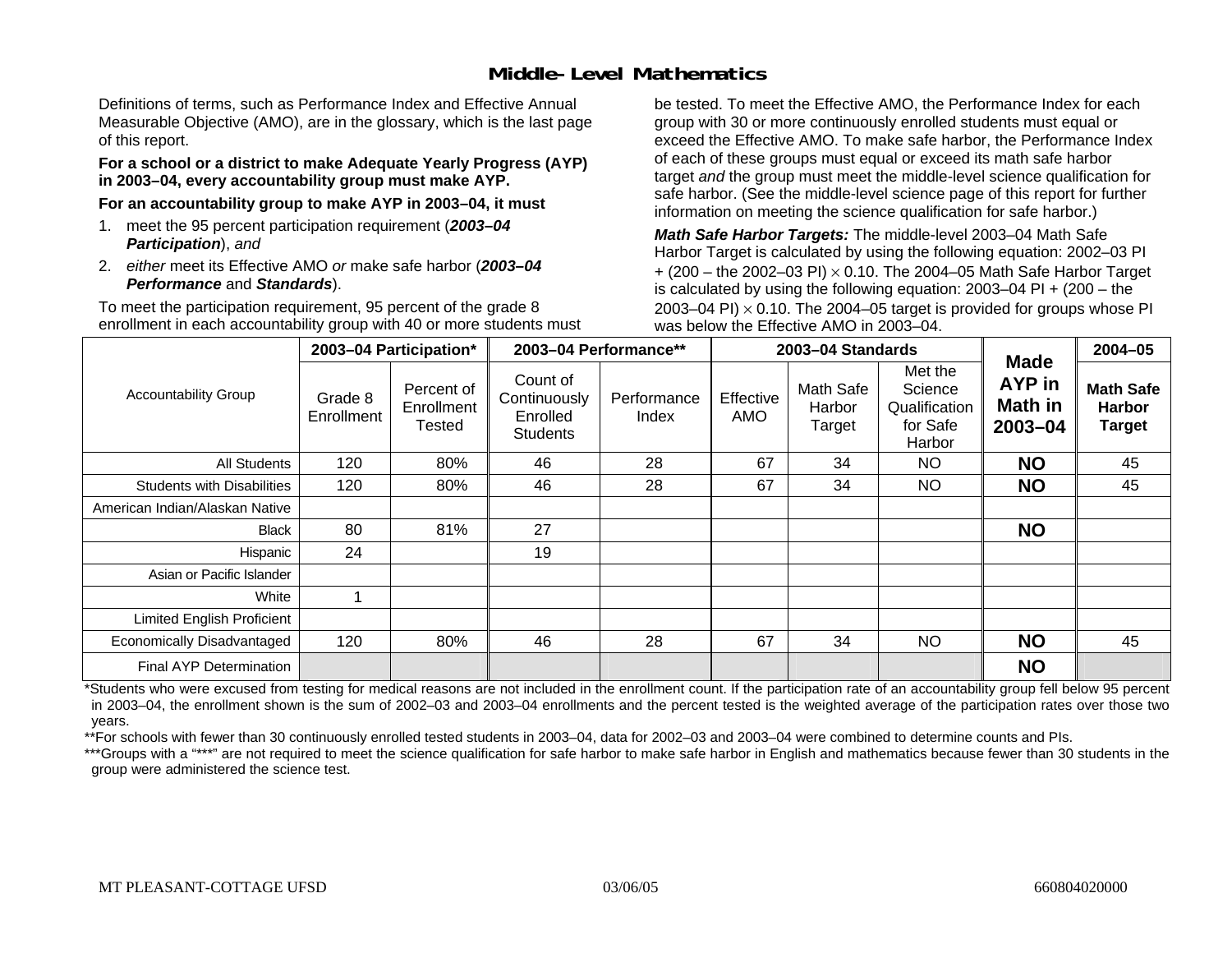### **Middle-Level Science**

Definitions of terms, such as Progress Target and Adequate Yearly Progress (AYP), are in the glossary, which is the last page of this report.

*Made AYP in Science in 2003–04:* For a school or a district to make AYP in science, the Performance Index (PI) for the "All Students" group must equal or exceed the State Science Standard or the Science Progress Target.

*Qualification for Safe Harbor in Middle-Level ELA and Math:* For an accountability group to be considered Qualified for Safe Harbor in

Middle-Level ELA and Math, the PI must equal or exceed the State Science Standard or the Science Progress Target in middle-level science for that group. Groups with fewer than 30 students tested in middle-level science are not subject to this qualification criterion.

*Science Progress Targets:* The middle-level 2003–04 Science Progress Target is calculated by adding one point to the 2002–03 PI. The 2004–05 Science Progress Target is calculated by adding one point to the 2003–04 PI. The 2004–05 target is provided for groups whose PI was below the State Science Standard in 2003–04.

|                                   |                                                         | 2003-04 Performance* |                                     | 2003-04 Standards             |                                             | $2003 - 04$                                                            | $2004 - 05$                   |
|-----------------------------------|---------------------------------------------------------|----------------------|-------------------------------------|-------------------------------|---------------------------------------------|------------------------------------------------------------------------|-------------------------------|
| <b>Accountability Group</b>       | Count of<br>Continuously<br>Enrolled<br><b>Students</b> | Performance<br>Index | <b>State</b><br>Science<br>Standard | Science<br>Progress<br>Target | <b>Made AYP</b><br>in Science<br>in 2003-04 | Qualified<br>for Safe<br>Harbor in<br>Middle-<br>Level ELA<br>and Math | Science<br>Progress<br>Target |
| All Students                      | 42                                                      | 48                   | 100                                 | 75                            | <b>NO</b>                                   | NO.                                                                    | 49                            |
| <b>Students with Disabilities</b> | 42                                                      | 48                   | 100                                 | 72                            |                                             | <b>NO</b>                                                              | 49                            |
| American Indian/Alaskan Native    |                                                         |                      |                                     |                               |                                             |                                                                        |                               |
| <b>Black</b>                      | 25                                                      |                      |                                     |                               |                                             |                                                                        |                               |
| Hispanic                          | 17                                                      |                      |                                     |                               |                                             |                                                                        |                               |
| Asian or Pacific Islander         |                                                         |                      |                                     |                               |                                             |                                                                        |                               |
| White                             |                                                         |                      |                                     |                               |                                             |                                                                        |                               |
| Limited English Proficient        |                                                         |                      |                                     |                               |                                             |                                                                        |                               |
| Economically Disadvantaged        | 42                                                      | 48                   | 100                                 | 72                            |                                             | NO.                                                                    | 49                            |
| <b>Final AYP Determination</b>    |                                                         |                      |                                     |                               | <b>NO</b>                                   |                                                                        |                               |

\*For schools with fewer than 30 continuously enrolled students in 2003–04, data for 2002–03 and 2003–04 were combined to determine counts and PIs.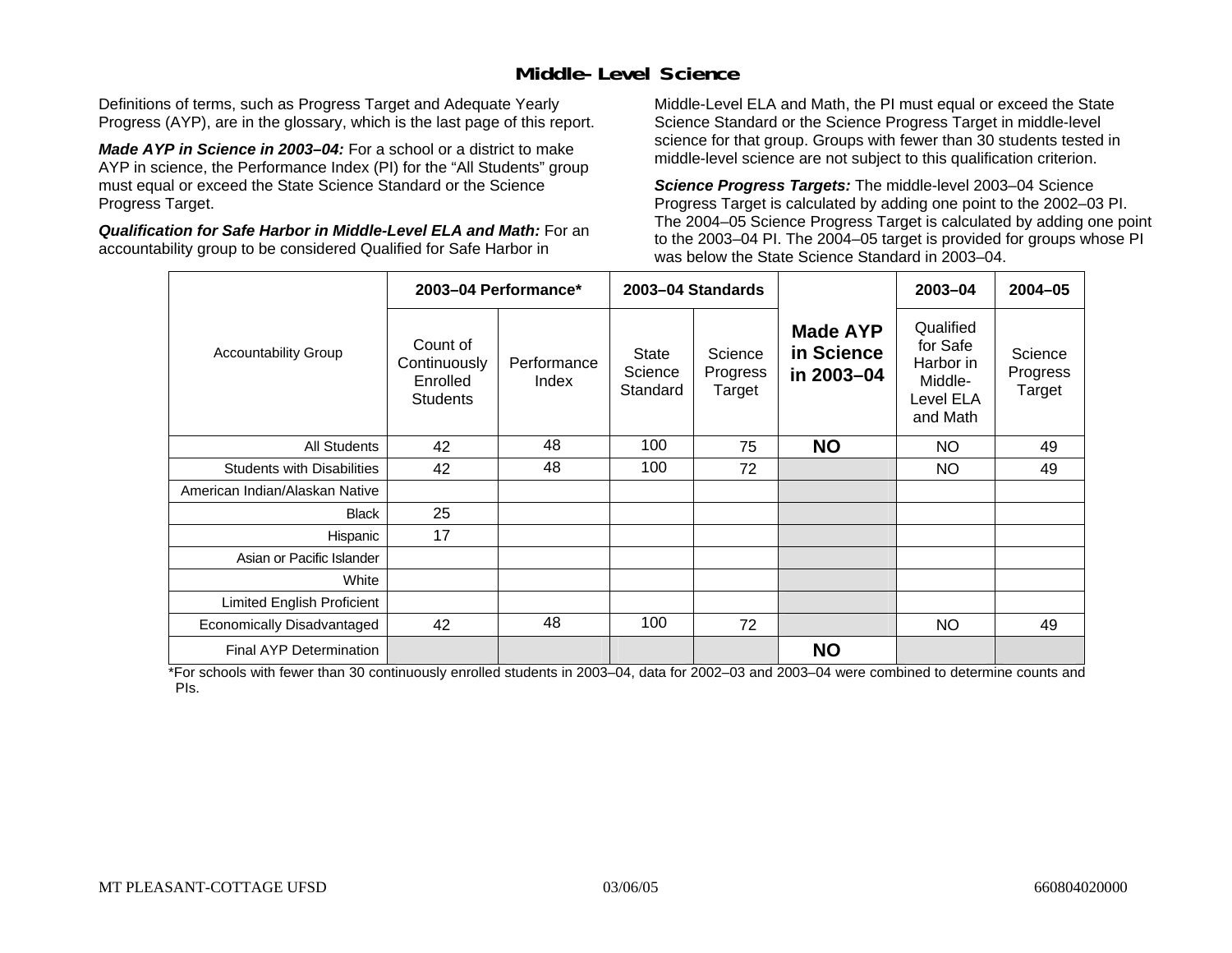## **Secondary-Level English Language Arts**

Definitions of terms, such as Performance Index and Effective Annual Measurable Objective (AMO), are in the glossary, which is the last page of this report.

#### **For a school or a district to make Adequate Yearly Progress (AYP) in 2003–04, every accountability group must make AYP.**

**For an accountability group to make AYP in 2003–04,** 95 percent of seniors in each accountability group of 40 or more must have taken an English examination that meets the student graduation requirement. Each group must also meet its Effective AMO *or* make safe harbor (*2003–04 Performance* and *Standards*). To meet the Effective AMO, the Performance Index for each group with 30 or more cohort members must equal or exceed the Effective AMO. To make safe harbor, the

Performance Index of each of these groups must equal or exceed its ELA safe harbor target *and* the group must meet the graduation-rate qualification for safe harbor. (See the graduation-rate page of this report for further information on meeting the graduation-rate qualification for safe harbor.)

*ELA Safe Harbor Targets:* The secondary-level 2003–04 ELA Safe Harbor Target is calculated by using the following equation: 2002–03 PI + (200 – the 2002–03 PI) <sup>×</sup> 0.10. The 2004–05 ELA Safe Harbor Target is calculated by using the following equation: 2003–04 PI + (200 – the 2003–04 PI)  $\times$  0.10. The 2004–05 target is provided for groups whose PI was below the Effective AMO in 2003–04.

|                                   | 2003-04 Participation             |                                           | 2003-04 Performance*                                        |                      |                  | 2003-04 Standards                      |                                                                    | <b>Made</b>                            | $2004 - 05$                            |
|-----------------------------------|-----------------------------------|-------------------------------------------|-------------------------------------------------------------|----------------------|------------------|----------------------------------------|--------------------------------------------------------------------|----------------------------------------|----------------------------------------|
| <b>Accountability Group</b>       | Count of<br>Seniors in<br>2003-04 | Percent<br>0f<br>Seniors<br><b>Tested</b> | Count of 2000<br>Accountability<br>Cohort<br><b>Members</b> | Performance<br>Index | Effective<br>AMO | <b>ELA</b><br>Safe<br>Harbor<br>Target | Met the<br>Graduation-<br>Rate<br>Qualification for<br>Safe Harbor | AYP in<br><b>ELA</b> in<br>$2003 - 04$ | <b>ELA</b><br>Safe<br>Harbor<br>Target |
| <b>All Students</b>               | 26                                |                                           | 27                                                          |                      |                  |                                        |                                                                    |                                        |                                        |
| <b>Students with Disabilities</b> | 26                                |                                           | 27                                                          |                      |                  |                                        |                                                                    |                                        |                                        |
| American Indian/Alaskan<br>Native |                                   |                                           |                                                             |                      |                  |                                        |                                                                    |                                        |                                        |
| <b>Black</b>                      | 17                                |                                           | 20                                                          |                      |                  |                                        |                                                                    |                                        |                                        |
| Hispanic                          | 8                                 |                                           | 5                                                           |                      |                  |                                        |                                                                    |                                        |                                        |
| Asian or Pacific Islander         |                                   |                                           |                                                             |                      |                  |                                        |                                                                    |                                        |                                        |
| White                             |                                   |                                           |                                                             |                      |                  |                                        |                                                                    |                                        |                                        |
| <b>Limited English Proficient</b> |                                   |                                           |                                                             |                      |                  |                                        |                                                                    |                                        |                                        |
| Economically<br>Disadvantaged     | 25                                |                                           | 25                                                          |                      |                  |                                        |                                                                    |                                        |                                        |
| <b>Final AYP Determination</b>    |                                   |                                           |                                                             |                      |                  |                                        |                                                                    | <b>Pending</b>                         |                                        |

\*For schools with fewer than thirty 2000 accountability cohort members, 1999 and 2000 cohort data were combined to determine counts and PIs.

\*\*Groups with a "\*\*" are not required to meet the graduation-rate qualification for safe harbor, because fewer than 30 members in the 1999 graduation-rate cohort were in those groups.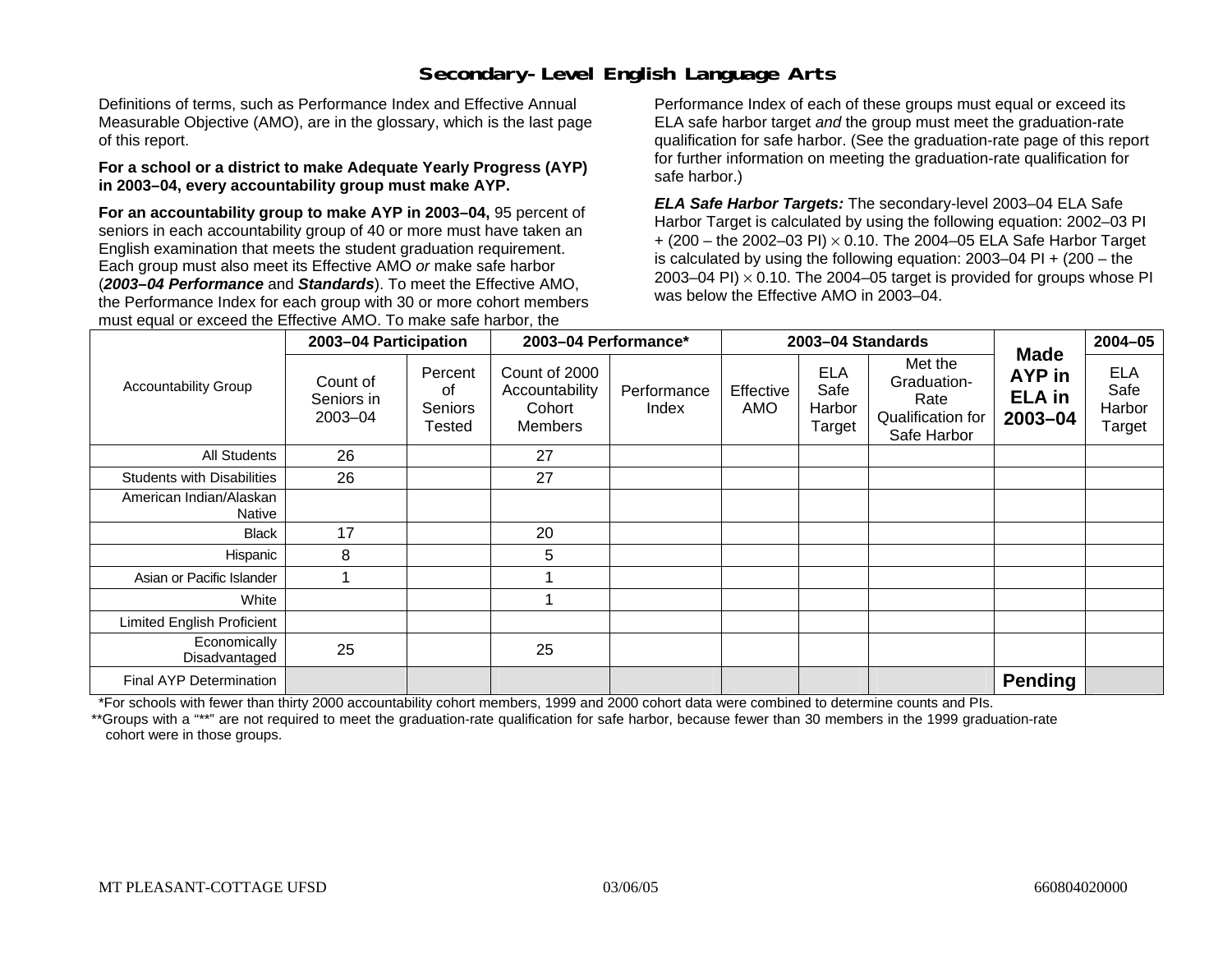## **Secondary-Level Mathematics**

Definitions of terms, such as Performance Index and Effective Annual Measurable Objective (AMO), are in the glossary, which is the last page of this report.

#### **For a school or a district to make Adequate Yearly Progress (AYP) in 2003–04, every accountability group must make AYP.**

**For an accountability group to make AYP in 2003–04,** 95 percent of seniors in each accountability group of 40 or more must have taken a mathematics examination that meets the student graduation requirement. Each group must also meet its Effective AMO *or* make safe harbor (*2003–04 Performance* and *Standards*). To meet the Effective AMO, the Performance Index for each group with 30 or more cohort members must equal or exceed the Effective AMO. To make safe

harbor, the Performance Index of each of these groups must equal or exceed its math safe harbor target *and* the group must meet the graduation-rate qualification for safe harbor. (See the graduation-rate page of this report for further information on meeting the graduation-rate qualification for safe harbor.)

*Math Safe Harbor Targets:* The secondary-level 2003–04 Math Safe Harbor Target is calculated by using the following equation: 2002–03 PI + (200 – the 2002–03 PI) <sup>×</sup> 0.10. The 2004–05 Math Safe Harbor Target is calculated by using the following equation: 2003–04 PI + (200 – the 2003–04 PI)  $\times$  0.10. The 2004–05 target is provided for groups whose PI was below the Effective AMO in 2003–04.

|                                   | 2003-04 Participation             |                                    | 2003-04 Performance*                                        |                      |                  | 2003-04 Standards                |                                                                    |                                             | $2004 - 05$                      |
|-----------------------------------|-----------------------------------|------------------------------------|-------------------------------------------------------------|----------------------|------------------|----------------------------------|--------------------------------------------------------------------|---------------------------------------------|----------------------------------|
| <b>Accountability Group</b>       | Count of<br>Seniors in<br>2003-04 | Percent<br>οf<br>Seniors<br>Tested | Count of 2000<br>Accountability<br>Cohort<br><b>Members</b> | Performance<br>Index | Effective<br>AMO | Math<br>Safe<br>Harbor<br>Target | Met the<br>Graduation-<br>Rate<br>Qualification for<br>Safe Harbor | <b>Made</b><br>AYP in<br>Math in<br>2003-04 | Math<br>Safe<br>Harbor<br>Target |
| All Students                      | 26                                |                                    | 27                                                          |                      |                  |                                  |                                                                    |                                             |                                  |
| <b>Students with Disabilities</b> | 26                                |                                    | 27                                                          |                      |                  |                                  |                                                                    |                                             |                                  |
| American Indian/Alaskan<br>Native |                                   |                                    |                                                             |                      |                  |                                  |                                                                    |                                             |                                  |
| <b>Black</b>                      | 17                                |                                    | 20                                                          |                      |                  |                                  |                                                                    |                                             |                                  |
| Hispanic                          | 8                                 |                                    | 5                                                           |                      |                  |                                  |                                                                    |                                             |                                  |
| Asian or Pacific Islander         |                                   |                                    |                                                             |                      |                  |                                  |                                                                    |                                             |                                  |
| White                             |                                   |                                    |                                                             |                      |                  |                                  |                                                                    |                                             |                                  |
| <b>Limited English Proficient</b> |                                   |                                    |                                                             |                      |                  |                                  |                                                                    |                                             |                                  |
| Economically<br>Disadvantaged     | 25                                |                                    | 25                                                          |                      |                  |                                  |                                                                    |                                             |                                  |
| Final AYP Determination           |                                   |                                    |                                                             |                      |                  |                                  |                                                                    | <b>Pending</b>                              |                                  |

\*For schools with fewer than thirty 2000 accountability cohort members, 1999 and 2000 cohort data were combined to determine counts and PIs.

\*\*Groups with a "\*\*" are not required to meet the graduation-rate qualification for safe harbor, because fewer than 30 members in the 1999 graduation-rate cohort were in those groups.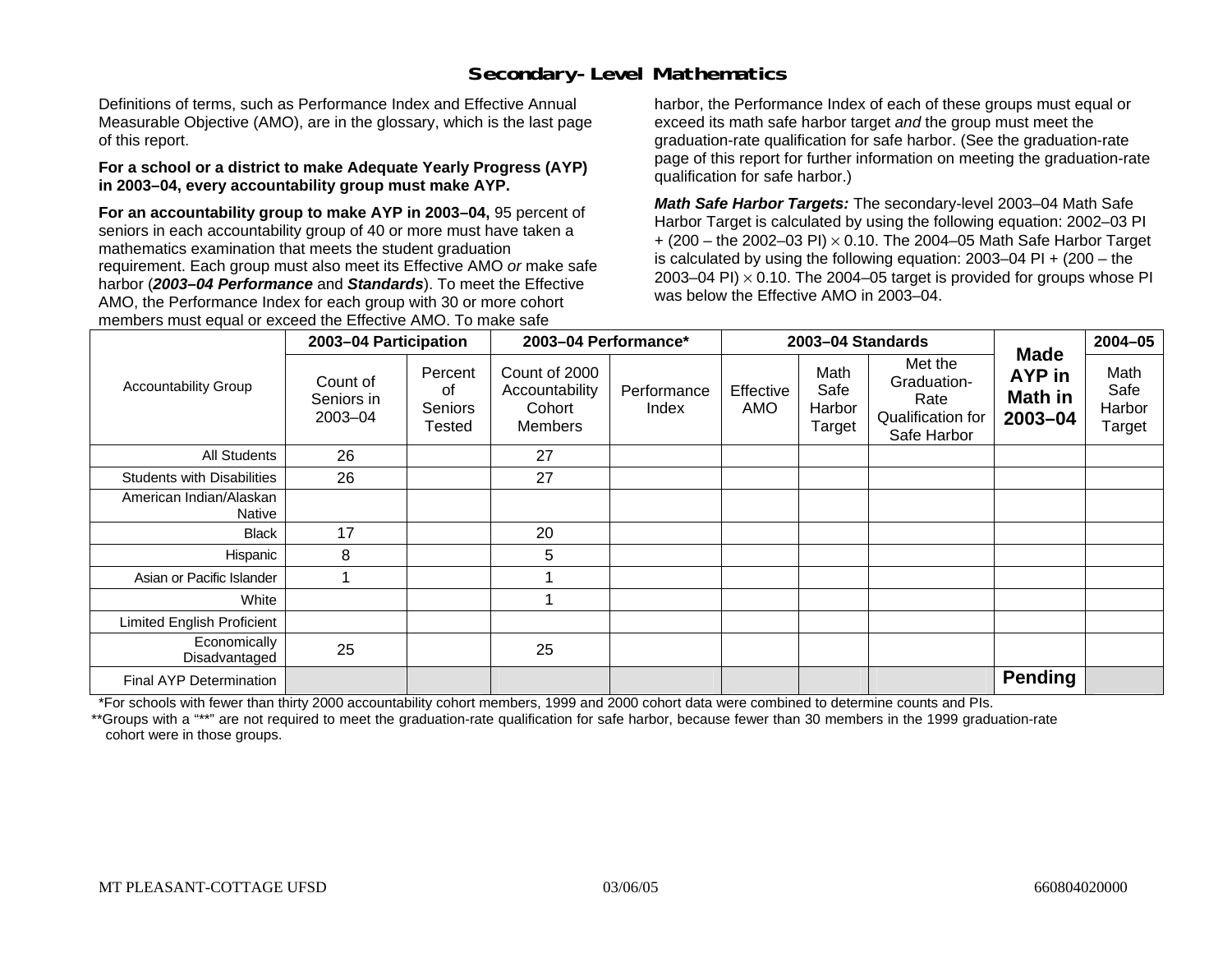### **Graduation Rate**

Definitions of terms, such as Progress Target and Adequate Yearly Progress (AYP), are in the glossary, which is the last page of this report.

*Made AYP in Graduation Rate in 2003–04:* For a school or a district to make AYP in graduation rate, the Percent Earning a Local Diploma by August 31, 2003 for the "All Students" group must equal or exceed the Graduation-Rate Standard or the Graduation-Rate Progress Target.

*Qualification for Safe Harbor in Secondary-Level ELA and Math:* For an accountability group to be considered Qualified for Safe Harbor in Secondary-Level ELA and Math, the Percent Earning a Local Diploma by August 31, 2003 must equal or exceed the Graduation-Rate Standard or the Graduation-Rate Progress Target for that group.

*Graduation-Rate Progress Targets:* The 2003–04 Graduation-Rate Progress Target is calculated by adding one point to the Percent of the 1998 Cohort Earning a Local Diploma by August 31, 2002. The 2004–05 Graduation-Rate Progress Target is calculated by adding one point to the Percent of the 1999 Cohort Earning a Local Diploma by August 31, 2003. This target is provided for each group whose Percent Earning a Local Diploma by August 31, 2003 is below the Graduation-Rate Standard in 2003–04 (55). Groups with fewer than 30 cohort members are not subject to this criterion.

|                                   |                                                                  | 2003-04 Performance                                      |                                 | 2003-04 Standards                         |                                                                                | 2003-04                                                                   | 2004-05                                   |
|-----------------------------------|------------------------------------------------------------------|----------------------------------------------------------|---------------------------------|-------------------------------------------|--------------------------------------------------------------------------------|---------------------------------------------------------------------------|-------------------------------------------|
| <b>Accountability Group</b>       | Count of<br>1999<br>Graduation-<br>Rate Cohort<br><b>Members</b> | Percent Earning a<br>Local Diploma by<br>August 31, 2003 | Graduation-<br>Rate<br>Standard | Graduation-<br>Rate<br>Progress<br>Target | <b>Made AYP</b><br><u>in</u><br><b>Graduation</b><br><b>Rate in</b><br>2003-04 | Qualified<br>for Safe<br>Harbor in<br>Secondary-<br>Level ELA<br>and Math | Graduation-<br>Rate<br>Progress<br>Target |
| All Students                      | 20                                                               |                                                          |                                 |                                           |                                                                                |                                                                           |                                           |
| <b>Students with Disabilities</b> | 20                                                               |                                                          |                                 |                                           |                                                                                |                                                                           |                                           |
| American Indian/Alaskan Native    |                                                                  |                                                          |                                 |                                           |                                                                                |                                                                           |                                           |
| <b>Black</b>                      | 15                                                               |                                                          |                                 |                                           |                                                                                |                                                                           |                                           |
| Hispanic                          | 4                                                                |                                                          |                                 |                                           |                                                                                |                                                                           |                                           |
| Asian or Pacific Islander         |                                                                  |                                                          |                                 |                                           |                                                                                |                                                                           |                                           |
| White                             |                                                                  |                                                          |                                 |                                           |                                                                                |                                                                           |                                           |
| Limited English Proficient        |                                                                  |                                                          |                                 |                                           |                                                                                |                                                                           |                                           |
| Economically Disadvantaged        | 17                                                               |                                                          |                                 |                                           |                                                                                |                                                                           |                                           |
| <b>Final AYP Determination</b>    |                                                                  |                                                          |                                 |                                           | Pending                                                                        |                                                                           |                                           |